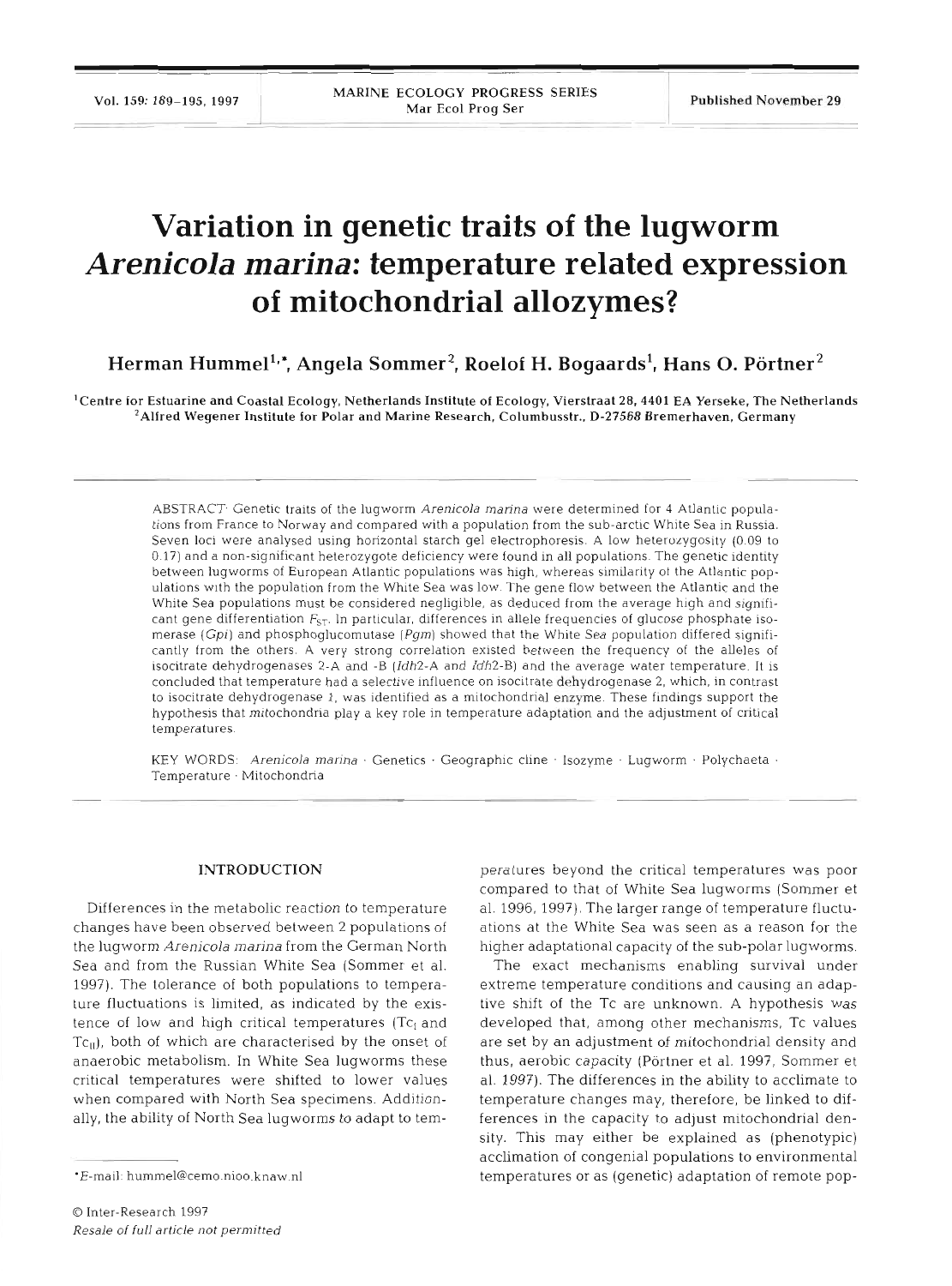ulations (Nevo 1978). Statistical, biochemical and physiological correlates provide circumstantial evidence supporting the hypothesis that environmental heterogeneity can be a major factor in maintaining and structuring genetic variation in natural populations. However, direct experimental evidence establishing cause-effect relationships between ecophysiological and genetic structures is still sparse (e.g Hilbish et al. 1982, Hoffmann & Parsons 1994).

As a further step toward unravelling the differences in temperature acclimation in lugworms, whether it is phenotypic acclimation or genetic adaptation, the degree of relationship between the different populations of lugworms, from the North Sea and White Sea, was assessed by determination of the genetic constitution through electrophoretic isoenzyme analysis. For an identification of eventual geographic patterns in the genetic variability of the lugworm, some additional populations at more southern (warmer) and northern (sub-arctic) locations were sampled in the Oosterschelde (Netherlands), Gironde (France) and near Tromsø (Norway).

# **MATERIAL AND METHODS**

At each sampling station (Fig. l) lugworms were collected from intertidal flats between mean tidal level and low water level. The stations were located at: (1) France, Bay of Arcachon, 44'40.5' N, 1' 11.0' W, (2) The Netherlands, Oosterschelde sea arm, Yerseke,



Arcachon, The Netherlands, Oosterschelde sea arm, Ger-<br>Arcachon, The Netherlands, Oosterschelde sea arm, Germany. Wadden Sea near Bremerhaven, Norway. near Tromsø) with  $\chi^2 = 2NF_{ST}(b-1)$  and df =  $(b-1)(n-1)$  (n is the

51" 29.5' N, 4" 03.5' E, (3) Germany, Wadden Sea, 53" 42' N, 8'35' E, (4) Norway, Tromso, 69" 38.8' N, 18" 54.3' E and (5) Russia, White Sea, Kandalaksha Bay, Chupa Inlet, 66" 20.8' N, 33" 35.8' E.

Heads and tails of the worms were dissected, gonads and intestines were removed and only the body wall musculature was frozen in liquid nitrogen. The genetic constitution of the worms was examined using electrophoretic isoenzyme analysis of 7 loci according to Menken (1982) and Hummel et al. (1995): glucose phosphate isomerase (Gpi, E.C. 5.3.1.9), NADP-dependent isocitrate dehydrogenase 1 and 2 (Idh, E.C. 1.1.1.42), malate dehydrogenase (Mdh, E.C. 1.1.1.37), malic enzyme *(Me,* E.C. 1.1.1.40), phosphogluconate dehydrogenase (Pgd, E.C. 1.1.1.44), and phosphoglucomutase  $(Pgm, E.C. 5.4.2.2)$ . Fractions of the body walls (about 0.5 g) of 40 to 80 lugworms were homogenized individually for a few seconds in about 0.2 m1 of gel buffer using a hand-made mortar and pestle. Electrophoresis was carried out in horizontal 12 % starch gels (50 % Sigma, 50 % Connaught) at a temperature of 0°C. The buffer systems used were Tris-citric acid gel buffer (8 and 3 mM resp.; pH 6.7) and Tris-citric acid electrode buffer (0.223 and 0.086 M resp.; pH 6.3) The electrophoresis was performed for 5 h with a constant current of 100 mA. Staining procedures used Bush B Tris-hydrochloric acid (0.102 M; pH 8.4) according to Menken (1982).

The fastest allele is called A, the slower B, C, and so on. The data were analysed and statistically tested for allele frequencies, heterozygosity, conformance to Hardy-Weinberg equilibrium [fixation index  $F_{1S}$ ; approximating the deviation of the observed heterozygosity from the expected one (Ho - He)/He], coefficient of gene differentiation (fixation index  $F_{ST}$ ; measure of differences in allele frequencies at each locus between populations) and genetic identities of genes between populations (standard genetic identity according to Nei 1975) by the Biosys computer programme (Swofford & Selander 1981). Differences in allele frequencies and heterozygote frequencies of different groups were tested with the  $\chi^2$  analysis (Sokal & Rohlf 1995). All statistics were performed with Bonferroni correction. The *F*-statistics  $F_{\text{IS}}$  and  $F_{\text{ST}}$  are defined according to Nei (IQ??), and have properties similar to that of Wright's (1965) definition.  $F_{1S}$  measures the deviation of genotype frequencies from Hardy-Weinberg proportions and the null hypothesis  $F_{IS} = 0$  was tested for significance with  $\chi^2 = N F_{1S}^2(b-1)$  and  $b(b-1)/2$  degrees of freedom (N is the number of specimens analysed in the sub-populations, and  $b$  is number of alleles) (Li 1955).  $F_{\text{IS}}$  measures the degree of genetic differentia-<br>Fig. 1. Sampling stations in the Atlantic (France, Bay of the of sub populations and was toted for significance and in the White Sea (Russia near Kartesh) number of sub-populations) (Workman & Niswander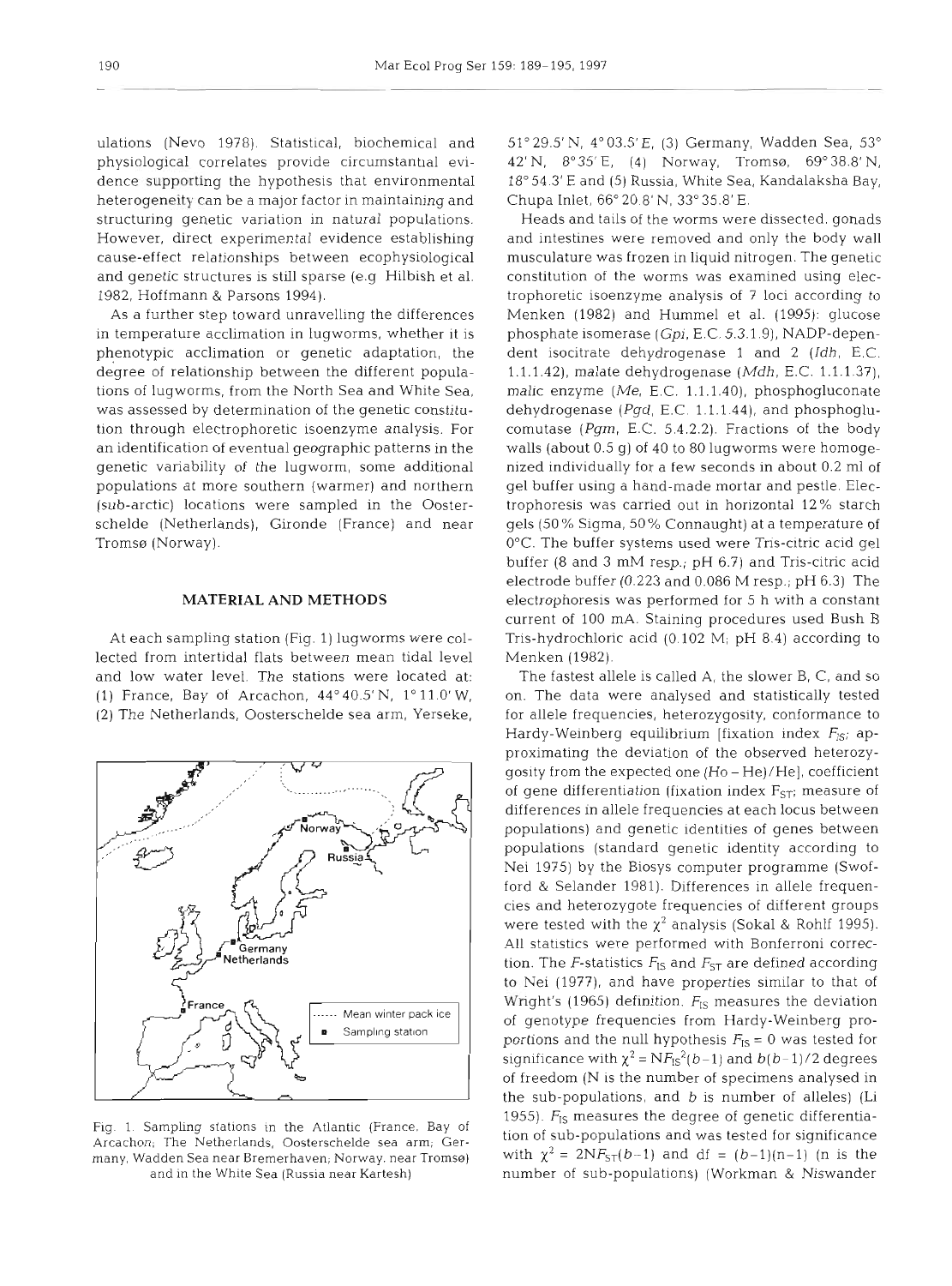1970). Computation of  $F_{\text{IS}}$  is not appropriate for almost-monomorphic loci (1.e. the dominant allele has a frequency  $> 0.8$ ) because of the predominant influence of rare alleles. These statistics were performed with Bonferroni correction, at a critical probability level of  $a' = 0.05/x$  (x is number of repetitions of the same test, i.e. 4 for  $F_{\text{IS}}$  and 8 for  $F_{\text{ST}}$ ; Sokal & Rohlf 1995).

For preparation of mitochondria, about 1.5 g of body wall tissue was homogenized in 40 m1 buffer containing 40 mM Tris (pH 7.5) and **0.55** M glycine as well as 0.25 M saccharose, 4 mM EDTA and 0.2% bovine serum albumin. The homogenate was centrifuged at  $4000 \times q$  for 15 min at  $0^{\circ}$ C. Mitochondria were found in the pellet after a second centrifugation for 60 min at  $16000 \times q$ . The pellets were further used for electrophoretic isoenzyme analysis and treated as the body wall sections described above.

## **RESULTS AND DISCUSSION**

The loci Mdh, Pgd, Me and Idh1 were monomorphic according to the **5%** criterion (Table 1). The other loci had a higher allelic variability, but the 2 most common alleles together had a frequency of 0.9 or more (Table 1). The average heterozygosity across the 7 loci was around 0.13 (Table 1). A trend toward heterozygote deficiency  $(F<sub>IS</sub> = 0.09)$  occurred, yet the deviations from Hardy-Weinberg equilibrium were, in all but 1 example **(Pgrn**  in the Russian population), non-significant (Table 1). Such a heterozygote deficiency trend is a common, but not yet understood, phenomenon in marine invertebrates (Berger 1983, Singh & Green 1984, Zouros 1987, Zouros & Mallet 1989, Gaffney 1994).

The genetic diversity, as measured by heterozygosity, of the lugworm is low when compared to bivalves analysed in the same geographic territory with the same set of isoenzymes. In bivalves with a strong gene flow, Cerastoderma edule, Macoma Table 1 Arenicola marina. Allele (A-F) frequencies and measures of genetic variability in lugworm populations from the Atlantic (Nether.: The Netherlands) and the White Sea (see Fig. 1).  $N =$  number of specimens; for abbreviation of isoenzymes see 'Materials and methods'; He = expected heterozyqosity; Ho = observed heterozygosity;  $F_{\text{IS}}$  = conformance to Hardy-Weinberg equilibrium,  $F_{\rm SF}$  = gene differentiation; n alleles = average number of alleles. Bonferroni correction for tests on significance of  $F_{\text{IS}}$ :  $a' = a/4$ ; Bonferroni correction for tests on significance of  $\vec{F}_{ST}$ :  $d' = d/8$ ;  $\vec{p} < 0.05$ ,  $\vec{p} < 0.01$ , na: not applicable

|                                               |                            | N: | France<br>80                                       | 80                                                 | Population<br>Nether. Germany Norway<br>80         | 40                                                 | Russia<br>80                                       | $F_{\rm ST}$<br>aii<br>[avg F <sub>is</sub> ]                     | All-Russia                                               |
|-----------------------------------------------|----------------------------|----|----------------------------------------------------|----------------------------------------------------|----------------------------------------------------|----------------------------------------------------|----------------------------------------------------|-------------------------------------------------------------------|----------------------------------------------------------|
| Mdh<br>Avg $F_{ST}$                           | А<br>Β<br>С                |    | 0.006<br>0.988<br>0.006                            | 0.063<br>0.938<br>0.000                            | 0.063<br>0.931<br>0.006                            | 0.025<br>0.975<br>0.000                            | 0.000<br>1.000<br>0.000                            | 0.024<br>0.023<br>0.004<br>0.023                                  | 0.016<br>0.014<br>0.003<br>0.015                         |
| Ho<br>He                                      |                            |    | 0.025<br>0.025                                     | 0.125<br>0.118                                     | 0.138<br>0.130                                     | 0.050<br>0.049                                     | 0.000<br>0.000                                     |                                                                   |                                                          |
| Pad<br>$F_{ST}$                               | А<br>Β<br>D                |    | 0.050<br>0.950<br>0.000                            | 0.019<br>0.975<br>0.006                            | 0.056<br>0.938<br>0.006                            | 0.013<br>0.988<br>0.000                            | 0.000<br>1.000<br>0.000                            | 0.018<br>0.018<br>0.004<br>0.018                                  | 0.011<br>0.011<br>0.003<br>0.011                         |
| Ho<br>He                                      |                            |    | 0.100<br>0.096                                     | 0.050<br>0.049                                     | 0.125<br>0.119                                     | 0.025<br>0.025                                     | 0.000<br>0.000                                     |                                                                   |                                                          |
| Me<br>$F_{ST}$                                | А<br>В<br>C<br>D           |    | 0.006<br>0.988<br>0.006<br>0.000                   | 0.038<br>0.925<br>0.013<br>0.025                   | 0.025<br>0.962<br>0.013<br>0.000                   | 0.063<br>0.938<br>0.000<br>0.000                   | 0.000<br>1.000<br>0.000<br>0.000                   | 0.020<br>0.023<br>0.005<br>0.020<br>0.020                         | 0.013<br>0.013<br>0.003<br>0.019<br>0.013                |
| Ho<br>He                                      |                            |    | 0.025<br>0.025                                     | 0.125<br>0.143                                     | 0.075<br>0.073                                     | 0.125<br>0.119                                     | 0.000<br>0.000                                     |                                                                   |                                                          |
| Pqm<br>$F_{ST}$                               | А<br>Β<br>Ċ<br>D           |    | 0.013<br>0.988<br>0.000<br>0.000                   | 0.038<br>0.944<br>0.019<br>0.000                   | 0.025<br>0.925<br>0.038<br>0.013                   | 0.112<br>0.837<br>0.013<br>0.038                   | 0.006<br>0.287<br>0.706<br>0.000                   | 0.040<br>0.414<br>0.581<br>0.021<br>0.426                         | 0.034<br>0.042<br>0.011<br>0.019<br>0.034                |
| Ho<br>He<br>$F_{\text{IS}}$ [avg]             |                            |    | 0.025<br>0.025<br>na                               | 0.063<br>0.108<br>na                               | 0.100<br>0.143<br>na                               | 0.275<br>0.288<br>na                               | 0.287<br>0.421<br>0.313                            | [0.233]                                                           | na                                                       |
| Gpi                                           | А<br>B<br>C<br>D<br>Е<br>F |    | 0.031<br>0.956<br>0.013<br>0.000<br>0.000<br>0.000 | 0.106<br>0.875<br>0.013<br>0.000<br>0.006<br>0.000 | 0.081<br>0.900<br>0.019<br>0.000<br>0.000<br>0.000 | 0.000<br>1.000<br>0.000<br>0.000<br>0.000<br>0.000 | 0.025<br>0.700<br>0.000<br>0.269<br>0.000<br>0.006 | 0.033<br>$0.105$ <sup>*</sup><br>0.006<br>0.227<br>0.005<br>0.005 | 0.033<br>0.038<br>0.004<br>0.000<br>0.005<br>0.000       |
| $F_{ST}$<br>Ho<br>He<br>$F_{\text{IS}}$ [avg] |                            |    | 0.087<br>0.085<br>na                               | 0.225<br>0.224<br>na                               | 0.138<br>0.184<br>na                               | 0.000<br>0.000<br>na                               | 0.412<br>0.440<br>0.056                            | 0.113<br>[0.070]                                                  | 0.033<br>[0.082]                                         |
| Idh1                                          | А<br>Β<br>С                |    | 0.006<br>0.994<br>0.000                            | 0.013<br>0.962<br>0.025                            | 0.006<br>0.981<br>0.013                            | 0.000<br>1.000<br>0.000                            | 0.013<br>0.988<br>0.000                            | 0.003<br>0.011<br>0.013<br>0.010                                  | 0.003<br>0.013<br>0.012<br>0.011                         |
| $F_{ST}$<br>Ho<br>He                          |                            |    | 0.013<br>0.013                                     | 0.050<br>0.073                                     | 0.025<br>0.037                                     | 0.000<br>0.000                                     | 0.025<br>0.025                                     |                                                                   |                                                          |
| Idh <sub>2</sub><br>$F_{ST}$                  | Α<br>В<br>С<br>D           |    | 0.669<br>0.325<br>0.000<br>0.006                   | 0.531<br>0.463<br>0.006<br>0.000                   | 0.469<br>0.525<br>0.006<br>0.000                   | 0.237<br>0.762<br>0.000<br>0.000                   | 0.100<br>0.900<br>0.000<br>0.000                   | 0.175<br>0.180<br>0.004<br>0.005<br>0.176                         | 0.097<br>$0.100$ <sup>*</sup><br>0.003<br>0.005<br>0.098 |
| Ho<br>He<br>$F_{\text{IS}}$ [avg]             |                            |    | 0.375<br>0.450<br>0.161                            | 0.575<br>0.507<br>$-0.141$                         | 0.438<br>0.508<br>0.133                            | 0.275<br>0.367<br>0.241                            | 0.175<br>0.181<br>n.a                              | [0.080]                                                           | [0.085]                                                  |
| Averages<br>$F_{\rm ST}$                      |                            |    |                                                    |                                                    |                                                    |                                                    |                                                    | 0.205                                                             | 0.059                                                    |
| Ho<br>He<br>$F_{\rm IS}$ [avg]<br>n alleles   |                            |    | 0.093<br>0.103<br>0.097<br>2.6                     | 0.173<br>0.175<br>0.011<br>3.1                     | 0.148<br>0.171<br>0.135<br>3.1                     | 0.107<br>0.121<br>0.116<br>2.0                     | 0.129<br>0.152<br>0.151<br>2.0                     | [0.092]                                                           | [0.076]                                                  |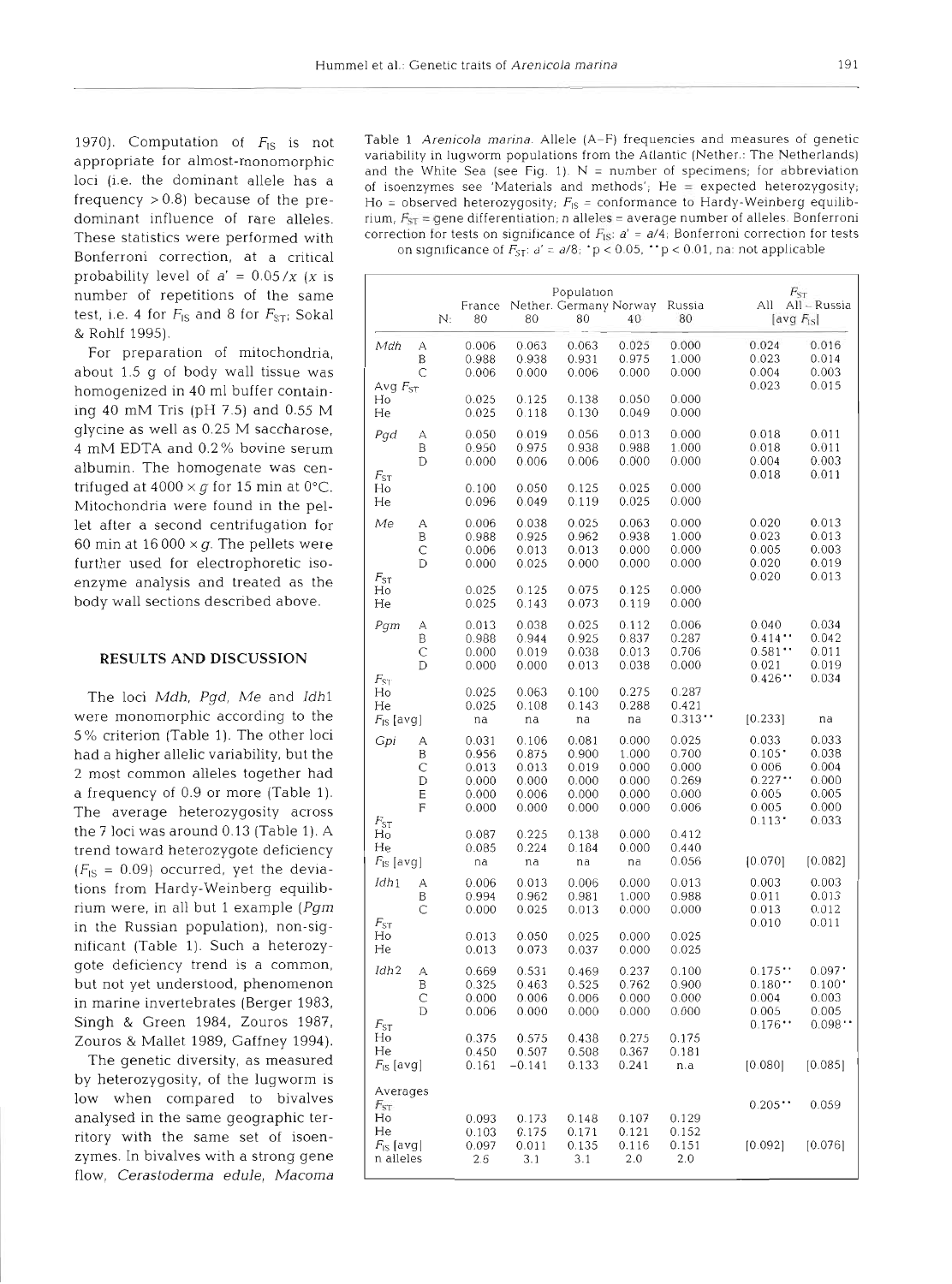

Fig. 2. Arenicola marina. Cluster analysis on the genetic identity between lugworm populations using the unweighted pair group method (coefficient used: Nei's genetic identity)

*balthica* and *Mytilus edulis,* the heterozygosity ranged from 0.21 to 0.39 (vs 0.09 to 0.17 in lugworms) (Humme1 et al. 1989, 1994, 1995). However, in the cockle *Cerastoderma glaucum,* a species with restricted gene flow inhabiting semi-isolated shallow non-tidal biotopes and estuaries, the heterozygosity was as low as in the lugworm, 0.09 to 0.17 (Humrnel et al. 1994). The picture for other polychaetes is not as uniform as in the abovementioned bivalves; but, similar to the lugworms, the genetic diversity of other polychaetes seems to be lower in general. In *Hediste limnicola,* H. *diversicolor* and *H. japonica* heterozygosity ranged from 0.01 to 0.02 (Fong & Garthwaite 1994), in *Neanthes succinea* from 0.02 to 0.04 (Abblati & Maltagliati 1992), and in 3 alvinellide polychaetes *(Alvinella pompejana, A. caudata* and *Paralvinella grasslei)* from 0.10 to 0.24 (Jollivet et al. 1995). Seven *Nephtys* species from different European locations proved even to be monomorphic in all 6 isoenzyme systems investigated (Schmidt & Westheide 1994).

The genetic identities (Nei 1975) between (the Atlantic) lugworms from France, through The Netherlands and Germany, to Norway were high (Fig 2). The genetic identity of the Atlantic populations with the Russian White Sea population was low (0.89). A genetic identity below 0.9 might indicate that the populations belong to different subspecies (Avise 1974, Thorpe 1983). Confusion with the recently recognized black lugworrn *Arenicola defodiens* (Cadman & Nelson-Smith 1990, 1993) is thought to be of no importance. The allelic patterns distinctive for *A. defodiens* at the diagnostic loci *Pgd* and **Gpi** (Cadman & Nelson-Smith 1990) did not occur at all in our population~.

The differentiation between the Atlantic stations and the Russian station is also indicated by the average high and significant gene differentiation  $F_{ST}$  (on average 0.21) when including the Russian station. but low and non-significant ( $F_{ST}$  = 0.06) when excluding the Russian station (Table 1). For marine bivalves with

high gene flow, the average gene differentiation amounts to 0.01 to 0.03 between populations at geographic distances of hundreds of kilometres, and 0.04 to 0.06 at distances of thousands of kilometres (Skibinski et al. 1983, Dillon & Manzi 1992, Grant et al. 1992, Sarver et al. 1992, Saavedra et al. 1993, Hurnmel et al. 1994, 1995). Similarly, the gene differentiation among the Atlantic populations, at mutual distances of several thousands of kilometres, amounted to 0.06. In populations with limited gene flow, a much higher  $F_{ST}$ can be found, e.g. 0.19 as found for *Cerastoderma glaucum* (Hummel et al. 1994). Therefore, gene flow between *Arenicola marina* populations from the Atlantic coasts can be considered to be strong, whereas gene flow between the White Sea and Atlantic populations must be considered negligible. Although *A. marina* has no pelagic larval stage (eggs are spawned at the sediment surface, hatching larvae immediately penetrate into the sediment), transport of eggs by currents and migration during post-larval stages has been observed frequently (Wolff 1973). Thus, transport by currents and migration are strong enough in the Atlantic to cause a considerable gene flow. The low or absent gene flow between the Atlantic and the White Sea is then probably due to the geographic and hydrographic isolation of the White Sea (Zenkevitch 1963). Very strong currents at the outer parts of the White Sea (in Gorlo and Voronca sounds) cause very violent turbulences of the whole water column. As a consequence the sea bed is covered with an extremely hard sediment which is poor in fauna and flora. Moreover, these tidal oscillations do not bring water of the Barents Sea into the White Sea. They only shift the masses of water within Gorlo sound, causing a separation of water masses and building a barrier for larvae or gametes. This seperation is probably so strong that even for the bivalve Macoma balthica, which has a pelagic larval stage of several weeks, a similar hampered gene flow was observed between the Atlantic and White Sea populations (Hummel et al. 1997).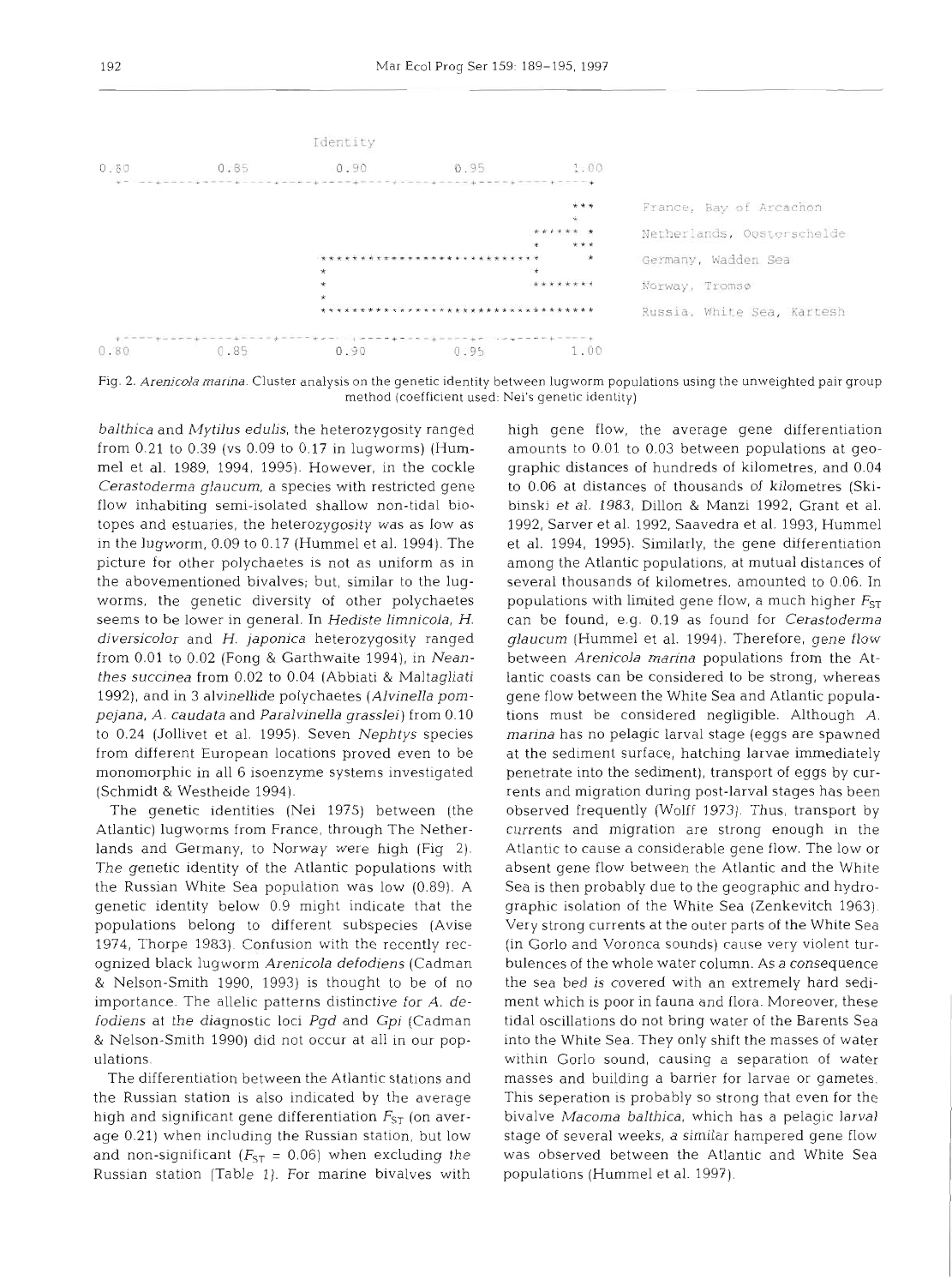

Fig. **3.** *Arenicola marina.* Relation between allele frequencies of various enzymes in lugworms and the annual average temperature at the sampling locations [temperatures for France and The Netherlands from Hummel et al. 1995; for Germany from Becker 1981; for Norway from Treshnikov 1985; for Russia from T. Bek and O. Kozlova (based on daily measurements in 1987-1991. WSBS Poyakonda. Moscow State University, pers. comm.)]

The strong gene differentiation between the Atlantic and White Sea populations coincided with abrupt changes in the allele frequencies of Gpi and *Pgn~*  (Table 1, Fig. 3). A  $\chi^2$  analysis of differences in allele frequencies of **Gpi** and Pgm showed that indeed only the White Sea population differed significantly from all others (Table 2). In contrast, the changes in allele frequencies of Idh2 were more gradual when going from France to Russia (Table 2), as can be deduced from the gradually increasing  $\chi^2$  with increasing distance between stations, marking, e.g., a significant difference between France and Norway but no sig-

Table 2. Statistical analyses  $(\chi^2)$  of differences in allele frequencies between *Arenicola marina* populations for the loci **Gpi,** *Pgm* and *ldh2.* 'p < 0.05, "p < 0.01

|                  |      | The Netherl. Germany | Norway          | Russia          |
|------------------|------|----------------------|-----------------|-----------------|
| Gpi              |      |                      |                 |                 |
| France           | 4.05 | 2.01                 | 1.81            | $26.26$         |
| The Netherlands  |      | 0.87                 | 5.45            | 29.08           |
| Germany          |      |                      | 4.29            | 27.89           |
| Norway           |      |                      |                 | $15.00^{\circ}$ |
| Pam              |      |                      |                 |                 |
| France           | 2.58 | 4.55                 | 10.41           | 87.52           |
| The Netherlands  |      | 1.78                 | 5.76            | 81.99           |
| Germany          |      |                      | 5.31            | 76.82           |
| Norway           |      |                      |                 | 54.40 $\cdot$   |
| Idh <sub>2</sub> |      |                      |                 |                 |
| France           | 3.20 | 6.58                 | $20.54$ $\cdot$ | 55.75           |
| The Netherlands  |      | 0.62                 | 9.80            | 35.24           |
| Germany          |      |                      | 6.38            | 27.52           |
| Norway           |      |                      |                 | 4.03            |

nificant difference between Norway and the White Sea. A significant gene differentiation for *Idh*2 between the Atlantic populations was still found when the White Sea station was excluded (Table 1). The gradual geographic cline is most remarkable for the allele frequencies of Idh2-A and Idh2-B: a very strong correlation between the allele frequency and annual average water temperature existed, even when the Russian station was excluded (Fig. 3;  $r = 0.99$ ,  $p < 0.01$ ) for both comparisons).

Geographic clines in genotypes within a species, especially in a north-south direction, are a common phenomenon, and are mostly related to temperature and salinity (Koehn et al. 1976, 1980b, Endler 1977, Theisen 1978, Buroker 1983, Burton 1983, Rose 1984, Hoffman 1985, Dillon & Manzi 1992, Hummel et al. 1995). The direct cause of such clines is not clearly known, although for leucine aminopeptidase *(Lap)* in *Mytilus* edulis and Gpi in Metridiurn senile it has been shown that differential activities of allozymes are coupled to temperature or salinity (Koehn et al. 1976, 1980a, Koehn & Siebenaller 1981, Hoffmann 1985). This may lead to genotype dependent differential selection, most probably during juvenile stages (Levinton & Lassen 1978, Hilbish 1985). Some clines might also be caused by introgression of races or subspecies (Levinton & Lassen 1978, Theisen 1978, Beaumont 1982, Koehn et al. 1984, Vainola & Varvio 1989). Yet, the genetic similarity of the Atlantic populations in this study clearly showed no difference at subspecies levels. So, the geographic cline found in this study is most probably an adaptive variation connected to temperature. Moreover, when a substantial migration between different populations exists, then the selective pressure of an environmental factor must be very strong, so that a specific allele can be fixed in the genome of a population (Pogson 1987). Since gene flow is strong between the Atlantic populations  $(F_{ST} = 0.06)$ , we can conclude that the selective pressure of temperature on the *Idh* loci must be considerable.

The electrophoretic isoenzyme analysis of the mitochondrial fraction identified Idh2 to be a mitochondrial enzyme, whereas Idhl seems to be found in the cytosol. Further study revealed that latitudinal cold adaptation in *Arenicola marina* is linked to mitochondrial proliferation and an increase in the activity of cytochrome oxidase (A. Sommer & H. Pörtner unpubl.) suggesting that mitochondria are an important site of temperature adaptation. This finding agrees with the picture arising from studies in cold ocean fish (Guderley 1997) and suggests that cold adaptation in general appears to be achieved by an increase in mitochondrial density as well as in oxidative capacity of individual mitochondria. This phenomenon led to the general hypothesis that changes in the density and functional properties of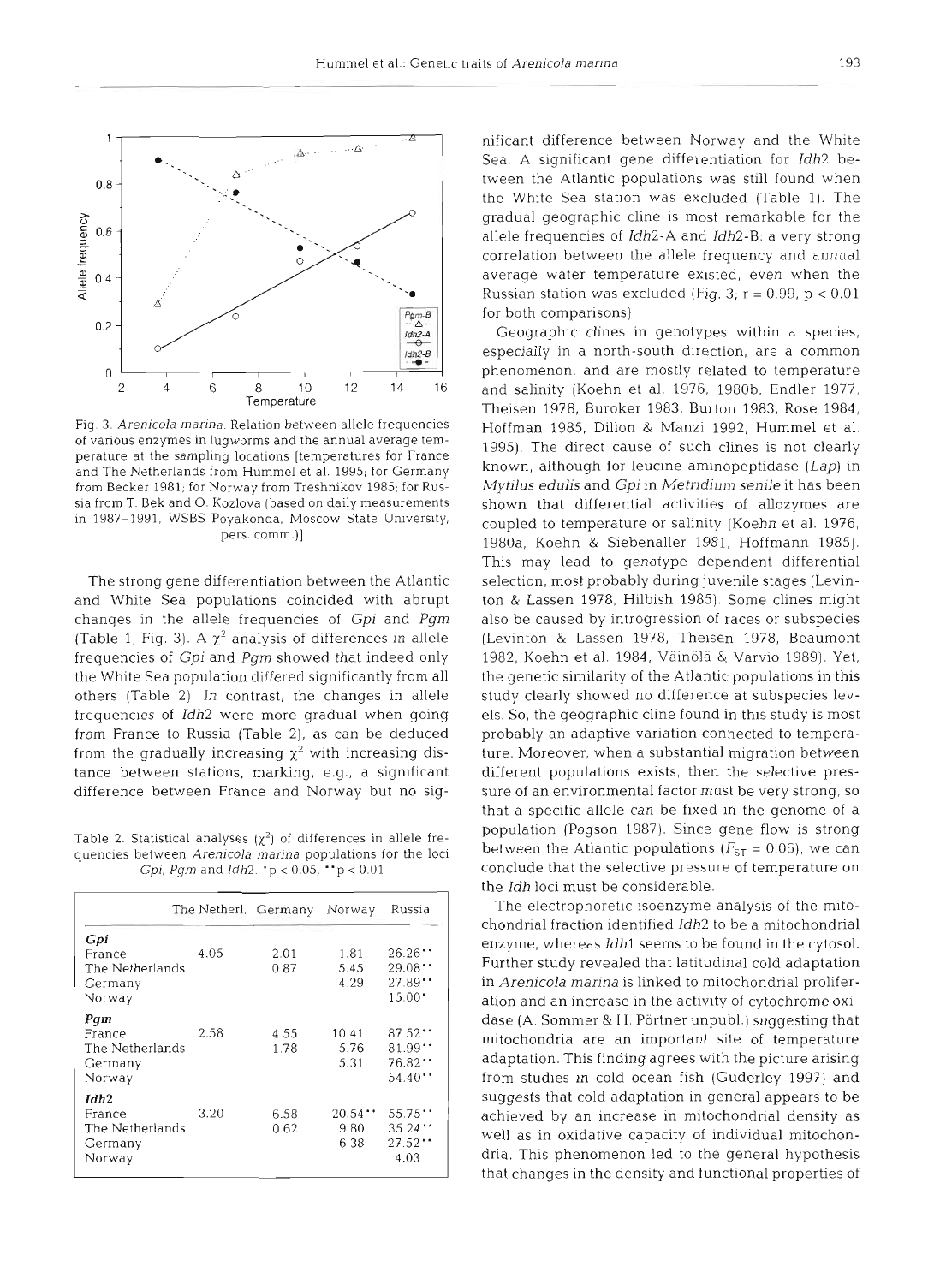mitochondria are involved in setting the critical temperatures as the upper and lower limits of temperature tolerance (Sommer et al. 1997, Portner et al. 1997).

Expression of different *Idh2* isoenzymes with changing temperature may play an important role in this context. *Idh* has a central role in regulating the flow through the citric acid cycle (Stryer 1990), and therewith in metabolic regulation. Nothing is known about the differences in kinetic properties between the 2 isoforms *Idh2-A* and -B. However, these differences should optimize function at the respective temperatures and may involve a maintenance of  $K<sub>m</sub>$  values and maximum velocity at low temperatures. Together with mitochondrial proliferation and the rise in aerobic capacity this could explain the observed shift in critical temperatures at the whole-animal level (Sommer et al. 1996, 1997. Sommer & Portner unpubl.).

In conclusion, the genetic constitution of the specimens studied showed that the genetic identity for the lugworm in European Atlantic populations is high, whereas the similarity with a population from the White Sea is low. Both geographic and hydrographic isolation of the White Sea as well as average water temperatures seem to influence the genetic constitution of the populations. Whereas the expression of **Gpi**  and *Pgm* seems to be influenced by geographic and hydrographic isolation, the expression of *Idh2* isoforms is predominantly influenced by temperature.

Acknowledgements. Collection of specimens from France and Norway was made possible by funds from The Netherlands Marine Research Foundation (SOZ, presently Geosciences Foundation GOA; within the programme for French-Dutch cooperation), UNESCO-COMAR, Paris, and from the International Association for the Promotion of Cooperation with Scientists from the Independent States of the former Soviet Union (INTAS project 94-391). We thank S. Cochrane and Akvaplan-Niva for taking samples from tidal flats near Tromss and G. Bachelet for help in taking samples from the Bay of Arcachon. Isolation of mitochondria reported in this paper was supported by K. Tschischka, Alfred Wegener Institute, and is gratefully acknowledged. NIOO-CEMO communication no. 23235, Alfred-Wegener-Institute publication no 1334.

## LITERATURE CITED

- Abbiati M, Maltagliati F (1992) Genetic population structure of Neanthes succinea (Po1ychaeta:Nereididae). J Mar Biol Assoc UK 72:511-517
- Avise JC (1974) Systematic value of electrophoretic data. Syst Zoo1 23:465-481
- Beaumont AR (1982) Geographic vanation in allele frequencies at three loci in Chlamys opercularis from Norway to the Brittany coast. J Mar Biol Assoc UK 62:243-261
- Becker GA (1981) Beitrage zur Hydrogaphie und Warmebilanz der Nordsee. Deutsche Hydrogr Zeitschr 34:167-262
- Berger EM (1983) Population genetics of marine gastropods and bivalves. In: Russell-Hunter WD (ed) The molluscs, Vol 6. Ecology. Academic Press. Orlando, p 563-596
- Buroker NE (1983) Population genetics of the American oyster Crassostrea virginica along the Atlantic coast and the Gulf of Mexico. Mar Biol 75:99-112
- Burton RS (1983) Protein polymorphism and genetic differentiation of marine invertebrate populations (Review). Mar Biol Lett 4:193-206
- Cadman PS, Nelson-Smith A (1990) Genetic evidence for two species of lugworm (Arenicola) in South Wales. Mar Ecol Prog Ser 64.107-112
- Cadman PS, Nelson-Smith A (1993) A new species of lugworm: Arenicola defodiens sp. nov. J Mar Biol Assoc UK 73:213-223
- Dillon RT, Man21 JJ (1992) Population genetics of the hard clam, Mercenaria mercenaria, at the Northern limit of its range. Can J Fish Aquat Sci 49:2574-2578
- Endler JA (1977) Geographic variation, speciation, and clines. Princeton University Press, Princeton
- Fong PP, Garthwaite RL (1994) Allozyme electrophoretic analysis of the Hediste limnicola  $-H$ . diversicolor  $-H$ . japonica species complex (Polychaeta: Nereidae). Mar Biol 118:463-470
- Gaffney PM (1994) Heterosis and heterozygote deficiencies in marine bivalves: more light? In: Beaumont AR (ed) Genetics and evolution of aquatic organisms. Chapman & Hall, London, p 146-153
- Grant WS, Schneider AC, Leslie RW, Cherry MI (1992) Population genetics of the brown mussel Perna perna in southern Africa. J Exp Mar Biol Ecol 165:45-58
- Guderley H (1997) Temperature and growth rates as modulators of the metabolic capacities of fish muscle. In: Pörtner HO, Playle R (eds) Cold ocean physiology. Cambridge University Press, Cambridge (in press)
- Hilbish TJ (1985) Demographic and temporal structure of an allele frequency cline in the mussel Mytilus edulis. Mar Biol 86:163-172
- Hilbish TJ, Deaton LE. Koehn RK (1982) Effect of allozyme polymorphism on regulation of cell volume. Nature 298: 688-689
- Hoffmann RJ (1985) Thermal adaptation and the properties of phosphoglucose isomerase allozymes from a sea anemone. In: Gibbs PE (ed) Proc 19th Eur Mar Biol Symp. Cambridge University Press, Cambridge, p 505-514
- Hoffmann AA, Parsons PA (1994) Evolutionary genetics and environmental stress. Oxford Science Publications, Oxford University Press, Oxford
- Hummel H, Bogaards RH, Amiard-Triquet C, Bachelet G, Desprez M, Marchand J. Sylvand B, de Wit Y, de Wolf L (1995) Uniform variation in genetic traits of a marine bivalve related to starvation, pollution and geographic clines. J Exp Mar Biol Ecol 191:133-150
- Hurnmel H, Bogaards R, Bek T, Polishchuk L, Amiard-Triquet C, Bachelet G, Desprez M, Strelkov P, Sukhotin A, Naumov A, Dahle S, Denisenko S, Gantsevich M, Sokolov K, de Wolf L (1997) Sensitivity to stress in the bivalve Macoma balthica from the most northern (Arctic) to the most southern (French) populations: low sensitivity in Arctic populations because of genetic adaptations? Hydrobiologia (in press)
- Hummel H, Bogaards RH, de Wolf L, Wijnholds JA (1989) The interrelation of length, age and heterozygosity in Mytilus edulis in the delta area of the Netherlands. In: Aldrich JC (ed) Phenotypic responses and individuality in aquatic environments. JAPAGA Ashford CO, Wicklow, Ireland, p 65-71
- Hummel H, Wolowicz M, Bogaards RH (1994) Genetic variability and relationships for populations of Cerastoderma edule and of the C. glaucum complex. Neth J Sea Res